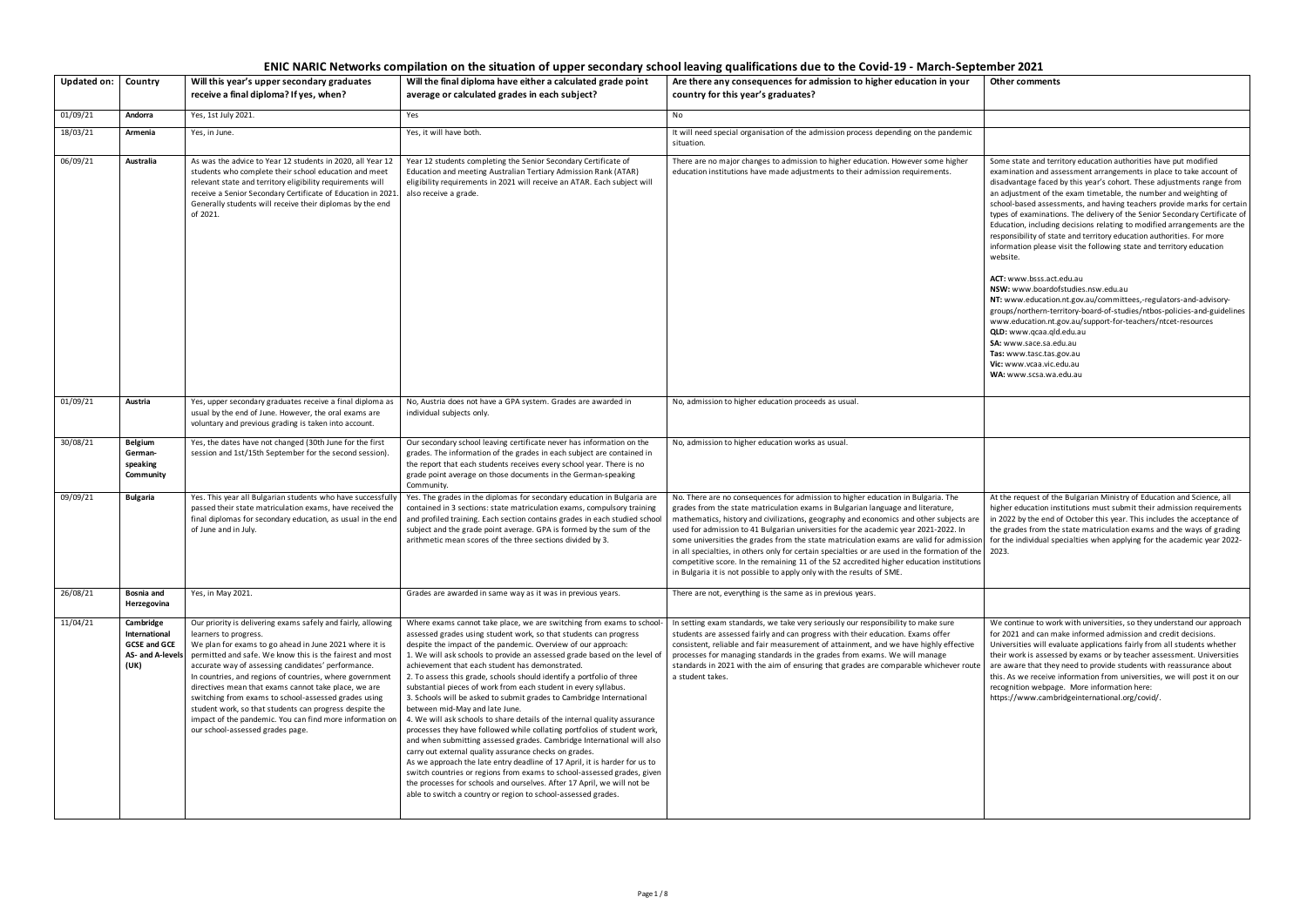International Credentials (CICIC) Education portal [ http://Education.cicic.ca ode of delivery), each provincial and territorial may have published

There will be four examinations of which written Danish is compulsory. The other three may vary but the third and final examination must be oral. Under normal circumstances there are between seven and nine examinations. In the subjects with no examination the marks for the entire year's work will be converted into examination marks.

It is under discussion to postpone some final examinations, but the examinations will take place anyway.

| <b>Updated on:</b> | Country               | Will this year's upper secondary graduates                                                                                                                                                                                                                                                                                                                                                                                                                                                                                                                                                                                                                                                                                                            | Will the final diploma have either a calculated grade point                                                                                                                                                                                                                                                          | Are there any consequences for admission to higher education in your                                                                                                                                                                                                                                                                                                                                                                                                                                                                                                                                                                                                                                                                                                                                                                                                                                                                                                                                                                                                                                                                                                                                                                                                                                                                                                                                                                                                                                                                                                                                                |
|--------------------|-----------------------|-------------------------------------------------------------------------------------------------------------------------------------------------------------------------------------------------------------------------------------------------------------------------------------------------------------------------------------------------------------------------------------------------------------------------------------------------------------------------------------------------------------------------------------------------------------------------------------------------------------------------------------------------------------------------------------------------------------------------------------------------------|----------------------------------------------------------------------------------------------------------------------------------------------------------------------------------------------------------------------------------------------------------------------------------------------------------------------|---------------------------------------------------------------------------------------------------------------------------------------------------------------------------------------------------------------------------------------------------------------------------------------------------------------------------------------------------------------------------------------------------------------------------------------------------------------------------------------------------------------------------------------------------------------------------------------------------------------------------------------------------------------------------------------------------------------------------------------------------------------------------------------------------------------------------------------------------------------------------------------------------------------------------------------------------------------------------------------------------------------------------------------------------------------------------------------------------------------------------------------------------------------------------------------------------------------------------------------------------------------------------------------------------------------------------------------------------------------------------------------------------------------------------------------------------------------------------------------------------------------------------------------------------------------------------------------------------------------------|
|                    |                       | receive a final diploma? If yes, when?                                                                                                                                                                                                                                                                                                                                                                                                                                                                                                                                                                                                                                                                                                                | average or calculated grades in each subject?                                                                                                                                                                                                                                                                        | country for this year's graduates?                                                                                                                                                                                                                                                                                                                                                                                                                                                                                                                                                                                                                                                                                                                                                                                                                                                                                                                                                                                                                                                                                                                                                                                                                                                                                                                                                                                                                                                                                                                                                                                  |
| 11/03/21           | Canada                | information on their respective websites.<br>As such, CICIC would recommend that recognition bodies:<br>2.consult the specific provincial/territorial website for pertaining and detailed information;<br>3. consult CICIC directly if you have any additional questions.<br>AB: https://www.cicic.ca/1131/alberta.canada<br>BC: https://www.cicic.ca/1132/british_columbia.canada<br>MB: https://www.cicic.ca/1133/manitoba.canada                                                                                                                                                                                                                                                                                                                   | 1.identify the specific province/territory where the academic credential you have been presented was issue to an individual;<br>To assist this process, CICIC's Education portal has individual provincial/territorial landing webpages, where recognition bodies can begin their research:                          | In Canada, responsibilities over education are at the provincial and territorial level. As such, there are 13 provincial and territorial education systems, with detailed information accessible on the Canadian Information C<br>. More specifically on the possible impact of the COVID-19 pandemic on the 2019-2020, as well as the 2020-2021 school year (e.g., secondary school examinations, admission to postsecondary studies, school attendance and mo                                                                                                                                                                                                                                                                                                                                                                                                                                                                                                                                                                                                                                                                                                                                                                                                                                                                                                                                                                                                                                                                                                                                                     |
|                    |                       | NB: https://www.cicic.ca/1134/new_brunswick.canada<br>NL: https://www.cicic.ca/1135/newfoundland_and_labrador.canada<br>NT: https://www.cicic.ca/1136/northwest_territories.canada<br>NS: https://www.cicic.ca/1137/nova_scotia.canada<br>NU: https://www.cicic.ca/1143/nunavut.canada<br>ON: https://www.cicic.ca/1138/ontario.canada<br>PE: https://www.cicic.ca/1139/prince_edward_island.canada<br>QC: https://www.cicic.ca/1140/quebec.canada<br>SK: https://www.cicic.ca/1141/saskatchewan.canada<br>YK: https://www.cicic.ca/1142/yukon.canada                                                                                                                                                                                                 |                                                                                                                                                                                                                                                                                                                      | If you were not able to locate the information or have further questions, do not hesitate to contact CICIC directly [ https://www.cicic.ca/1119/contact_us.canada ] to get information on the education systems in Canada.                                                                                                                                                                                                                                                                                                                                                                                                                                                                                                                                                                                                                                                                                                                                                                                                                                                                                                                                                                                                                                                                                                                                                                                                                                                                                                                                                                                          |
| 29/07/21           | Croatia               | Yes, a final diploma (svjedodžba) will be issued as usual by<br>the end of July.                                                                                                                                                                                                                                                                                                                                                                                                                                                                                                                                                                                                                                                                      | The final diploma (Svjedodžba) will have both, a general average grade<br>and assigned grades in each subject.                                                                                                                                                                                                       | No, there are no consequences for admission to higher education in Croatia. Admission<br>to higher education will be the same as previous years.                                                                                                                                                                                                                                                                                                                                                                                                                                                                                                                                                                                                                                                                                                                                                                                                                                                                                                                                                                                                                                                                                                                                                                                                                                                                                                                                                                                                                                                                    |
| 27/07/21           | <b>Czech Republic</b> | Students in the fields of education with a school-leaving<br>certificate and other fields of education will receive a<br>certificate of completion. This year, the periods of final<br>exams were postponed. Written tests were taken on April<br>19 instead of April 1 and the period of final oral exams was<br>postponed from May 16 - June 10 to June 1 - July 23.<br>Therefore, it can be expected that pupils received their<br>final diplomas no later than two days after completion of<br>the exams. On the other hand, students who have to take<br>practical exams which can be held by August 27, 2021, will<br>receive the school - leaving certificate later (once all<br>students in a particular class finish their practical exams). | Each subject in the profile part is evaluated separately on a scale from<br>excellent to satisfactory. The subjects in the common part are evaluated<br>"passed" with a percentage of success. There are no "failed" on the<br>report card; the report card is issued if the pupil passes all parts<br>successfully. | Due to COVID-19 pandemic, the Ministry of Education, Youth and Sports of the Czech<br>Republic prepared the Amendment on the Higher Education Act (No. 111/1998 Coll.)<br>adding a new paragraph which gives a special authorisation to the Higher Education<br>Institution in Emergency Situation - 95b. The amendment of Higher Education Act<br>(No. 495/2020 Coll.), which was adopted by the Parliament and came into effect on<br>the 1st of January 2021, enables the Higher Education Institutions to be operative and<br>flexible in emergency and crisis situations and gives the foreign students the legal<br>support in the sphere of recognition of foreign education when they are about to<br>complete their education during emergency situation abroad.<br>The amendment introduced the option of setting a deadline of 90 days from<br>registration for study for the submission of evidence of qualification obtained such as<br>diplomas or other certificates.<br>Moreover, the Amendment to the Act on Higher Education 95a the universities to<br>deviate from normal practice in emergency situations. For example, the universities<br>can conduct tuition and exams remotely, as well as modify the timetable of the<br>academic year and conditions for admission procedures, method of verification, form,<br>general content or criteria for evaluation for admission. The university or faculty shall<br>publish information on changes pursuant to paragraph 95a 1 at least 15 days before<br>the date of verification of the fulfillment of the conditions for admission to study. |
| 07/09/21           | <b>Denmark</b>        | Yes, 5 July at the latest, and normally before the end of<br>June.                                                                                                                                                                                                                                                                                                                                                                                                                                                                                                                                                                                                                                                                                    | Yes                                                                                                                                                                                                                                                                                                                  | No                                                                                                                                                                                                                                                                                                                                                                                                                                                                                                                                                                                                                                                                                                                                                                                                                                                                                                                                                                                                                                                                                                                                                                                                                                                                                                                                                                                                                                                                                                                                                                                                                  |
| 03/05/21           | Estonia               | Yes, at the end of June 2021.                                                                                                                                                                                                                                                                                                                                                                                                                                                                                                                                                                                                                                                                                                                         | Calculated grades in each subject. No grade point average.                                                                                                                                                                                                                                                           | Taking the state examinations are not mandatory and state examinations are not access<br>requirement this year. Students opting for state examinations, take exams in<br>Estonian/Estonian as a second language, Mathematics and English. Students can take<br>international language exams in English (Cambridge Assessment English C1 Advanced),<br>French (DELF B1-B2), German (Goethe-Zertifikat at B1 and B2 level) or Russian. The<br>secondary education certificate is issued on the basis of school grades.                                                                                                                                                                                                                                                                                                                                                                                                                                                                                                                                                                                                                                                                                                                                                                                                                                                                                                                                                                                                                                                                                                |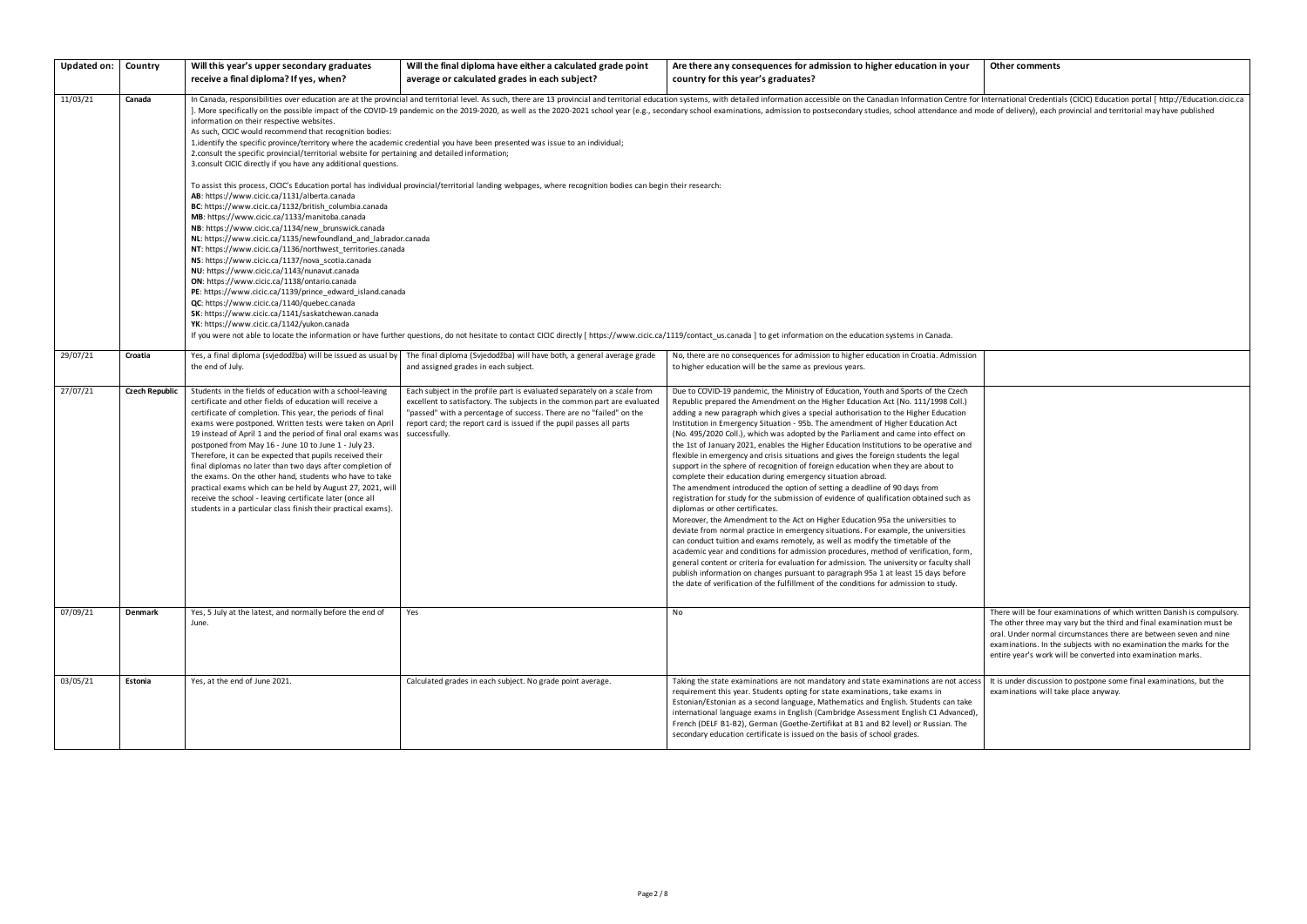The French Ministry of Education has been implementing a reform of the final upper secondary exam ("Baccalauréat") since 2019. The new version of the « Baccalauréat » was expected for the 2021 session, but due to the pandemic situation, it couldn't be totally implemented. Consequently, the French Ministry of Education decided to give more importance to the continuous assessment this year.

| <b>Updated on:</b> | Country                               | Will this year's upper secondary graduates<br>receive a final diploma? If yes, when?                                                                                                                                                                                                                                                                                                                                                                                                                                                                                                             | Will the final diploma have either a calculated grade point<br>average or calculated grades in each subject?                                                                                                                                                                                                                              | Are there any consequences for admission to higher education in your<br>country for this year's graduates?                                                                                                                                                                                                                                                                                                                                                                                                                                                                                                                                                                                                                                                                                                                                                                                                                                                                                                                                                                                                                                                                                                                                                                                                                                           |
|--------------------|---------------------------------------|--------------------------------------------------------------------------------------------------------------------------------------------------------------------------------------------------------------------------------------------------------------------------------------------------------------------------------------------------------------------------------------------------------------------------------------------------------------------------------------------------------------------------------------------------------------------------------------------------|-------------------------------------------------------------------------------------------------------------------------------------------------------------------------------------------------------------------------------------------------------------------------------------------------------------------------------------------|------------------------------------------------------------------------------------------------------------------------------------------------------------------------------------------------------------------------------------------------------------------------------------------------------------------------------------------------------------------------------------------------------------------------------------------------------------------------------------------------------------------------------------------------------------------------------------------------------------------------------------------------------------------------------------------------------------------------------------------------------------------------------------------------------------------------------------------------------------------------------------------------------------------------------------------------------------------------------------------------------------------------------------------------------------------------------------------------------------------------------------------------------------------------------------------------------------------------------------------------------------------------------------------------------------------------------------------------------|
| 15/03/21           | Finland                               | Yes, the upper secondary school graduates will receive<br>their diplomas at the same time as every year, that is at<br>the end of May. The aim is to enable upper secondary<br>graduates to finish their studies and get the results and<br>diplomas at the same time as every year. The results will<br>be available to Finnish higher education institutions<br>electronically when the results are published. However, if<br>handing out the diplomas in person will not be possible on<br>the graduation day due to the covid-19 situation, the<br>diplomas will be mailed to the graduates. | In Finland, GPA is not used, and there is no change to previous years. Like<br>previous years, grades with their definitions are stated both in the<br>matriculation examination certificate and in the general upper secondary<br>education certificate.                                                                                 | The application process and admission are arranged the same way than previous years,<br>as far as possible. The centralized application system Studyinfo<br>https://studyinfo.fi/wp2/en/ and the institutions offer more detailed information.                                                                                                                                                                                                                                                                                                                                                                                                                                                                                                                                                                                                                                                                                                                                                                                                                                                                                                                                                                                                                                                                                                       |
| 01/09/21           | France                                | Final exams took place in June 2021, pupils received the<br>results in July. Diplomas are issued later, upper secondary<br>graduates receive them in October.                                                                                                                                                                                                                                                                                                                                                                                                                                    | Due to COVID-19 pandemic, the exams which must take place during the<br>academic year and the final exams have been cancelled. So, the final<br>diploma has been awarded taking into account the year's average (82%<br>of the final mark instead of 40%) and the two final exams (Philosophy<br>and oral exam).                          | The application process and admission are arranged the same way than previous<br>years, as far as possible. The centralized application system Parcoursup<br>https://www.parcoursup.fr/ offers more detailed information.                                                                                                                                                                                                                                                                                                                                                                                                                                                                                                                                                                                                                                                                                                                                                                                                                                                                                                                                                                                                                                                                                                                            |
| 27/07/21           | Georgia                               | Yes, 21/07/2021.                                                                                                                                                                                                                                                                                                                                                                                                                                                                                                                                                                                 | Yes                                                                                                                                                                                                                                                                                                                                       | No                                                                                                                                                                                                                                                                                                                                                                                                                                                                                                                                                                                                                                                                                                                                                                                                                                                                                                                                                                                                                                                                                                                                                                                                                                                                                                                                                   |
| 31/08/21           | Germany                               | Yes. This year's upper secondary graduates will receive<br>their final diploma, the "Zeugnis der allgemeinen<br>Hochschulreife"/"Abitur", at the end of the school year of<br>each Federal State (Bundesland).                                                                                                                                                                                                                                                                                                                                                                                   | The final diploma is not different from the diplomas of previous years. It<br>specifies the achieved number of points for each subject and the overall<br>points obtained with a calculated grade point average.                                                                                                                          | No, there are no consequences for admission to higher education in Germany, besides<br>the fact that the central application deadline for programmes with restricted admission<br>has been postponed from the 15th of July to the 31st of July. This is a consequence of<br>the postponement of the dates for the examination of the Abitur in some of the Federal<br>States (Bundesländer).                                                                                                                                                                                                                                                                                                                                                                                                                                                                                                                                                                                                                                                                                                                                                                                                                                                                                                                                                         |
| 17/03/21           | Greece                                | Yes, this year's upper secondary graduates will receive a<br>final diploma. It is expected no later than middle of July.                                                                                                                                                                                                                                                                                                                                                                                                                                                                         | The final diploma will have both a general average grade and assigned<br>grades in each subject.                                                                                                                                                                                                                                          | There seem to be no COVID-19 consequences for admission to higher education for this<br>year's graduates since PanHellenic exams will take place as every other year.                                                                                                                                                                                                                                                                                                                                                                                                                                                                                                                                                                                                                                                                                                                                                                                                                                                                                                                                                                                                                                                                                                                                                                                |
| 31/08/21           | Hungary                               | Yes, upper secondary graduates received their secondary<br>school leaving certificate (i.e. "érettségi bizonyítvány") in<br>June. Secondary school leaving certificates have the same<br>legal value as the previously issued ones and give their<br>holders the right to apply for admission to higher<br>education.                                                                                                                                                                                                                                                                            | Graduates have already been awarded grades in each subject they sat for<br>in the secondary school leaving examinations and these grades are<br>indicated in the secondary school leaving certificate. GPA is not<br>calculated in Hungary.                                                                                               | As a rule, admission to higher education is based on the results of the Hungarian<br>secondary school leaving examinations, as it was the case this year as well.                                                                                                                                                                                                                                                                                                                                                                                                                                                                                                                                                                                                                                                                                                                                                                                                                                                                                                                                                                                                                                                                                                                                                                                    |
| 30/08/21           | Iceland                               | Yes, different between schools but most should have<br>received them before August.                                                                                                                                                                                                                                                                                                                                                                                                                                                                                                              | Different between schools. Some schools calculate grade point averages<br>but not all.                                                                                                                                                                                                                                                    | No                                                                                                                                                                                                                                                                                                                                                                                                                                                                                                                                                                                                                                                                                                                                                                                                                                                                                                                                                                                                                                                                                                                                                                                                                                                                                                                                                   |
| 11/04/21           | International<br><b>Baccalaureate</b> | Yes. The IB intends to release results to<br>universities/institutions and schools on Monday, 5 July<br>2021.                                                                                                                                                                                                                                                                                                                                                                                                                                                                                    | The IB this year is offering a "dual route" to course and program<br>completion. The dual route extends two options to schools: They may<br>either administer traditional written exams between 29 April and 21 May<br>or, if that is deemed unsafe, use a combination of internal assessment<br>coursework and teacher-predicted grades. | The "traditional written exams" route will be very similar to the standard IB practices,<br>but student coursework (Internal Assessment - IA), which is typically moderated, will be<br>marked by trained IB examiners for the May 2021 session.<br>We will also take additional measures, such as carefully reviewing the grade boundaries<br>alongside our external examiners, to ensure that we take account of disruptions in<br>learning and teaching and other unusual circumstances that might have affected exam<br>performance.<br>Without the written components of our examinations, the IB will use the following data<br>points for grade awarding:<br>1. Coursework: Students' coursework which is typically moderated, will be marked by<br>trained IB examiners for the May session to ensure that the marks meet global and<br>consistent reliability standards.<br>2. Predicted grade: Grades which the teacher thinks best predict the student's<br>performance, which we request from the school every year, for each student and for<br>each subject.<br>A Predicted Grade mark will be used in place of the Examination mark.<br>Total Mark = $(0.2 \text{ to } 0.4)$ * Coursework Mark + $(0.8 \text{ to } 0.6)$ * Predicted Grade Mark<br>The Total Mark will then be used to set the final grade awarded, on the 1-7 scale. |

We will award Diplomas and Certificates for the May 2021 session: 1. At a subject level, students will be awarded a grade on the normal IB 1- 7 scale

2. Theory of Knowledge (TOK), the Extended Essay and the Career-Related Programme Reflective Project will be awarded a grade on the normal IB A-E scale

3. The DP core will be awarded on the normal IB 0-3 scale

4. A total points score will be awarded for the Diploma, out of 45 as normal.

More information: https://www.ibo.org/university-admission/recognitionof-the-ib-diploma-by-countries-and-universities/faqs/university-faqs/.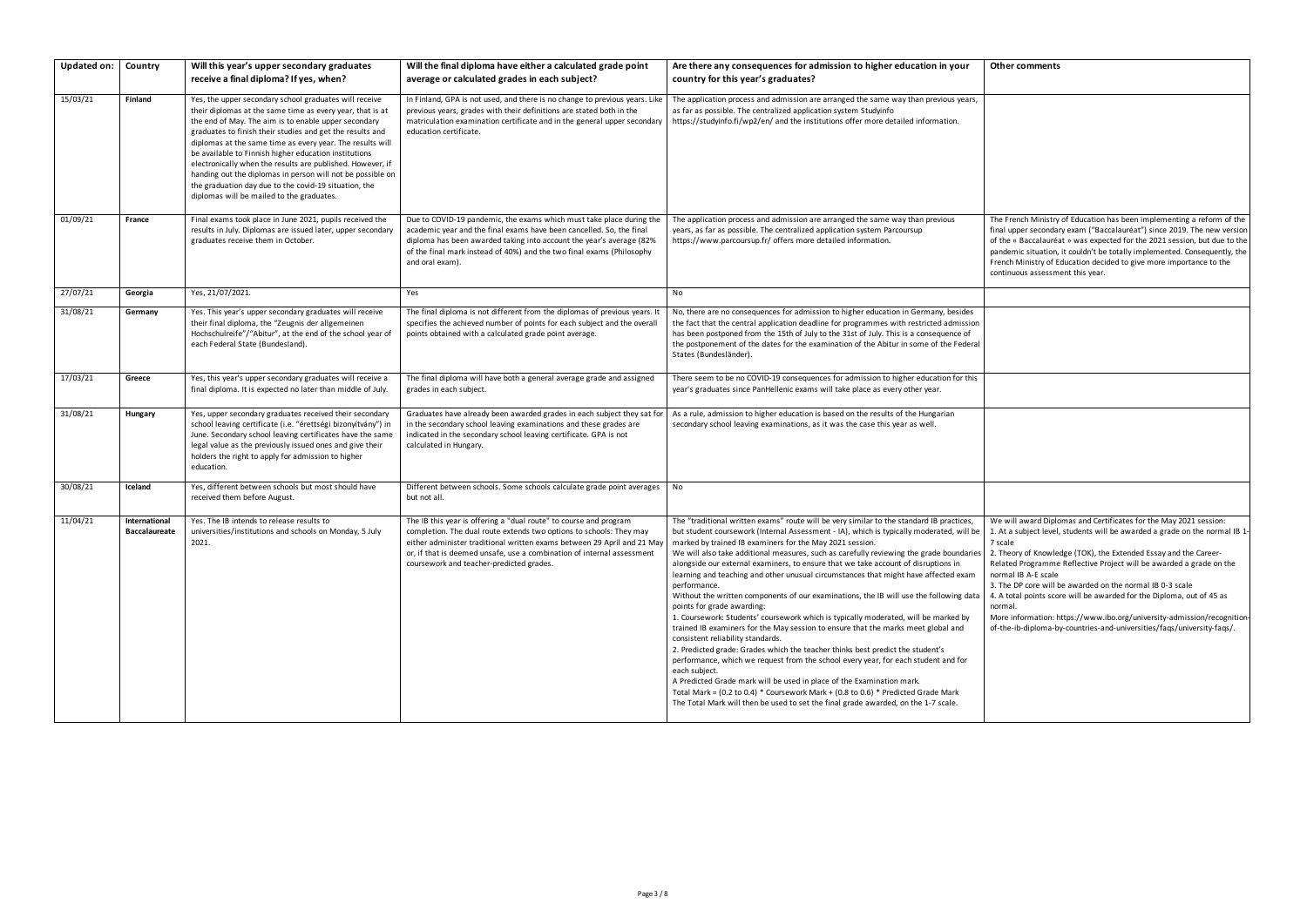| Useful information is available at:                                    |
|------------------------------------------------------------------------|
| https://www.gov.ie/en/publication/306f8-leaving-certificate-candidate- |
| self-service-portal-2021-before-you-start-guide/.                      |

The Italian Ministry of Education issued a Ministerial Ordinance, dated Thursday, March 4th, 2021, determining the following:

1. The final upper secondary school state examination will start on June 16th, 2020, at 08:30.

| <b>Updated on:</b>   | Country             | Will this year's upper secondary graduates<br>receive a final diploma? If yes, when?                                                                                                                                                                                                                                                                                                                                                                                                                                                                                                                                                                                                                                                                                                                                                                                                                                                                                                                                                                                     | Will the final diploma have either a calculated grade point<br>average or calculated grades in each subject?                                                                                                                                                                                                                                                                                                                                                                                                                                                                                                                                                                                                                                                                                                                                    | Are there any consequences for admission to higher education in your<br>country for this year's graduates?                                                                                                                                                       |
|----------------------|---------------------|--------------------------------------------------------------------------------------------------------------------------------------------------------------------------------------------------------------------------------------------------------------------------------------------------------------------------------------------------------------------------------------------------------------------------------------------------------------------------------------------------------------------------------------------------------------------------------------------------------------------------------------------------------------------------------------------------------------------------------------------------------------------------------------------------------------------------------------------------------------------------------------------------------------------------------------------------------------------------------------------------------------------------------------------------------------------------|-------------------------------------------------------------------------------------------------------------------------------------------------------------------------------------------------------------------------------------------------------------------------------------------------------------------------------------------------------------------------------------------------------------------------------------------------------------------------------------------------------------------------------------------------------------------------------------------------------------------------------------------------------------------------------------------------------------------------------------------------------------------------------------------------------------------------------------------------|------------------------------------------------------------------------------------------------------------------------------------------------------------------------------------------------------------------------------------------------------------------|
| 30/03/21             | Ireland             | Yes, students will receive a Provisional and Final<br>Certificate.<br>Leaving Certificate 2021 results will be awarded on the<br>basis of the better of either: Students' performance in<br>Leaving Certificate examinations in any subject taken by<br>them, including, where appropriate, their performance in<br>the completion of additional components (coursework,<br>orals, etc.) or SEC Accredited Grades awarded to students<br>in each subject based on schools' estimates of students'<br>likely performance in the 2021 examination and a national<br>standardisation process.<br>Details of those adjustments & timetables communicated<br>to schools, teachers and students in the Assessment<br>Arrangements for Junior and Leaving Certificate<br>Examinations 2021 available from the State Examinations<br>Commission at: https://www.examinations.ie/<br>A full guide is available on the 2021 arrangements at:<br>https://www.gov.ie/en/publication/81e76-a-guide-to-<br>state-examinations-and-accredited-grades-for-leaving-<br>certificate-2021/. | Ireland does not operate using the grade point average but a grade for<br>each subject taken.<br>In 2021 the final diploma will contain the final grades and this can be<br>made up of a combination of calculated (accredited) grades and grades<br>achieved by examinations.<br>https://www.gov.ie/en/publication/81e76-a-guide-to-state-examinations-<br>and-accredited-grades-for-leaving-certificate-2021/<br>To ensure as far as possible, equity of opportunity for students, the<br>Minister is making arrangements to put in place the necessary legislative<br>requirements to enable the State Examinations Commission (SEC) to<br>operate a system of Accredited Grades in addition to conventional<br>examinations (inclusive, where applicable, of additional assessment<br>components) for current Leaving Certificate students. | Some delays may occur with admissions. However at present the deadlines for<br>applications remain the same as standard. Appeals were always a feature for some<br>applicants and there may be more in 2021 similar to 2020 because of the adapted<br>processes. |
| 06/09/21<br>31/08/21 | Italy<br>Kazakhstan | Yes. The final upper secondary school state examination<br>started on June 16th, 2021. There were no changes in the<br>general timing of the final state exam compared to the<br>previous years, and there were no changes in the final<br>qualification awarded (the "Diploma di esame di Stato<br>conclusivo dei corsi di istruzione secondaria superiore",<br>commonly known in Italy as "Diploma di Maturità").<br>Yes, of course. In June 2021.                                                                                                                                                                                                                                                                                                                                                                                                                                                                                                                                                                                                                     | The grading scale was the same as usual. See in the section "Any other<br>comments" the detailed explanation of how the final mark was<br>calculated.                                                                                                                                                                                                                                                                                                                                                                                                                                                                                                                                                                                                                                                                                           | No. The final upper secondary school state examination took place, the general timing<br>was the same of previous years, the grading scale remained the same as usual, and the<br>final qualifications awarded were the same.<br>No                              |
|                      |                     |                                                                                                                                                                                                                                                                                                                                                                                                                                                                                                                                                                                                                                                                                                                                                                                                                                                                                                                                                                                                                                                                          |                                                                                                                                                                                                                                                                                                                                                                                                                                                                                                                                                                                                                                                                                                                                                                                                                                                 |                                                                                                                                                                                                                                                                  |
| 31/08/21             | Latvia              | In July.                                                                                                                                                                                                                                                                                                                                                                                                                                                                                                                                                                                                                                                                                                                                                                                                                                                                                                                                                                                                                                                                 | No                                                                                                                                                                                                                                                                                                                                                                                                                                                                                                                                                                                                                                                                                                                                                                                                                                              | No                                                                                                                                                                                                                                                               |

2. Candidates will sit an oral examination lasting approximately 1 hour. 3. The Examining Board will be composed of 7 members: 6 teachers of the Class Council and an external President. Each Examining Board will assess up to 5 candidates per day.

4. The overall mark will be expressed in points out of 100 corresponding to the sum of the following partial scores:

a) up to 60 points for school credits: these are the total marks awarded by the Class Council with reference to the results attained over the last three years of the course: up to 18 points for the 3rd year, up to 20 points for the 4th year and up to 22 points for the final year;

b) up to 40 points for the oral examination;

c) up to 5 additional points can be awarded by the Examining Board to candidates who score at least 50 points for school credits and at least 30 points in the oral exam.

The Examining Board may also award cum laude to candidates who meet certain given requirements.

The minimum overall mark to pass the final upper secondary school State Examination is 60 out of 100.

5. The Ministry reserves the right to alter the terms of this ordinance in the case of a serious resurgence of the COVID-19 pandemic.

Kindly find below the following relevant links (in Italian):

Full text of Ministerial Ordinance, containing all aspects pertaining to the final upper secondary school examination:

https://www.miur.gov.it/documents/20182/5407202/OM-

Esami+di+Stato+nel+secondo+ciclo+di+istruzione+per+l-

anno+scolastico+20202021.pdf/087431c4-6103-202c-29c1-

26f250044730?t=1614865421465

Ordinance relating to composition of Examining Board:

https://www.miur.gov.it/documents/20182/5407202/OM-

Modalita+di+costituzione+e+di+nomina+delle+commissioni.pdf/5ff460f2- 21f5-5f86-a319-e602d5aa469e?t=1614865421939

Conversion chart for school credits:

https://www.miur.gov.it/documents/20182/0/OM+Esami+di+Stato+2020 2021+allegato+A+Crediti+DEF.pdf/a2730860-c30f-8c34-26cd-40007ef1592a?t=1614878562301

Chart detailing scoring methodology for oral examination:

https://www.miur.gov.it/documents/20182/5407202/OM\_Esami\_di\_Stat o\_allegato\_B\_Griglia\_valutazione\_orale\_DEF.pdf/5a3e1e44-af30-aff7 e9e4-26442494e3e2?t=1614865420894.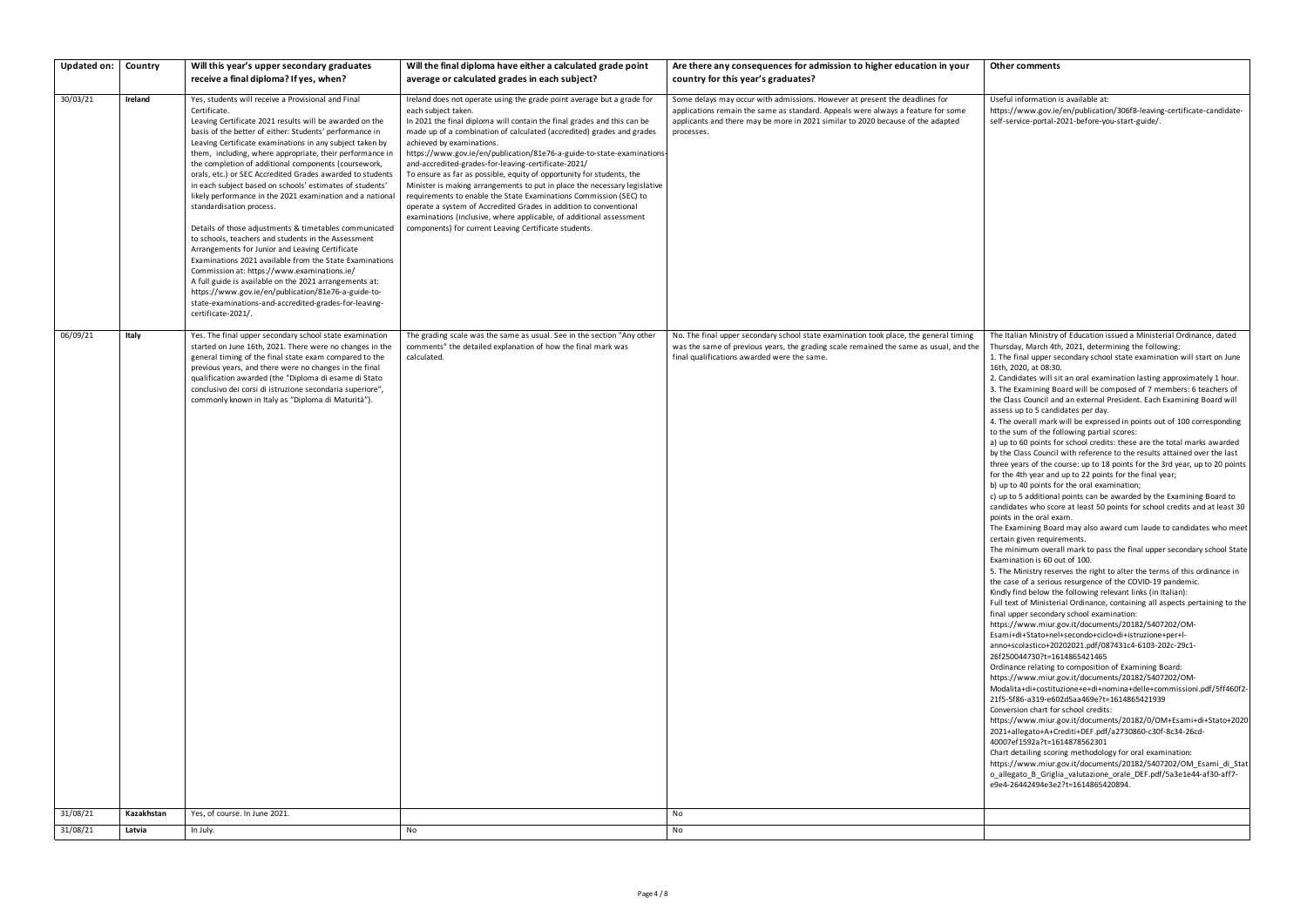| Other comments |  |
|----------------|--|
|----------------|--|

Information on the minor changes to NCEA in 2020 is on the NZQA website: https://www.nzqa.govt.nz/about-us/news/ncea-and-universityentrance-changes-for-2020

Students have the possibility to retake 2 subjects (havo/vwo) and exclude the grade of 1 non-core subject for the exam results. Core subjects are Dutch, English and Math.

| <b>Updated on:</b> | Country                | Will this year's upper secondary graduates<br>receive a final diploma? If yes, when?                                                                                                                                                                                                                                                                                                                                                                                                                                                                                                                                                                                                                                                                                                                                                                                                                                                                                                                            | Will the final diploma have either a calculated grade point<br>average or calculated grades in each subject?                                                                                                                                                                                                                                                                                                                                                                                                                                                                                                                                                                                                                                                                                                                                                                                                                                                                                                                                                                                                                                                                                                                                                                                                                                                                                                              | Are there any consequences for admission to higher education in your<br>country for this year's graduates?                                                                                                                                                                                                                                           |
|--------------------|------------------------|-----------------------------------------------------------------------------------------------------------------------------------------------------------------------------------------------------------------------------------------------------------------------------------------------------------------------------------------------------------------------------------------------------------------------------------------------------------------------------------------------------------------------------------------------------------------------------------------------------------------------------------------------------------------------------------------------------------------------------------------------------------------------------------------------------------------------------------------------------------------------------------------------------------------------------------------------------------------------------------------------------------------|---------------------------------------------------------------------------------------------------------------------------------------------------------------------------------------------------------------------------------------------------------------------------------------------------------------------------------------------------------------------------------------------------------------------------------------------------------------------------------------------------------------------------------------------------------------------------------------------------------------------------------------------------------------------------------------------------------------------------------------------------------------------------------------------------------------------------------------------------------------------------------------------------------------------------------------------------------------------------------------------------------------------------------------------------------------------------------------------------------------------------------------------------------------------------------------------------------------------------------------------------------------------------------------------------------------------------------------------------------------------------------------------------------------------------|------------------------------------------------------------------------------------------------------------------------------------------------------------------------------------------------------------------------------------------------------------------------------------------------------------------------------------------------------|
| 30/08/21           | Liechtenstein          | Yes                                                                                                                                                                                                                                                                                                                                                                                                                                                                                                                                                                                                                                                                                                                                                                                                                                                                                                                                                                                                             | The final diploma will have not only a calculated grade point average but<br>also calculated grades in each subject.                                                                                                                                                                                                                                                                                                                                                                                                                                                                                                                                                                                                                                                                                                                                                                                                                                                                                                                                                                                                                                                                                                                                                                                                                                                                                                      | No                                                                                                                                                                                                                                                                                                                                                   |
| 27/08/21           | Lithuania              | Yes. Since 23rd of July.                                                                                                                                                                                                                                                                                                                                                                                                                                                                                                                                                                                                                                                                                                                                                                                                                                                                                                                                                                                        | Maturity Certificate (Brandos atestatas) includes grades for subjects and<br>results of state examinations. State examination period was organized in<br>7th of June-2nd of July. All the examination results were known up to<br>23rd of July.                                                                                                                                                                                                                                                                                                                                                                                                                                                                                                                                                                                                                                                                                                                                                                                                                                                                                                                                                                                                                                                                                                                                                                           | The admission to higher education institutions might be slightly delayed.                                                                                                                                                                                                                                                                            |
| 26/08/21           | Luxembourg             | Yes, the final diploma will be delivered during the same<br>period as the previous years (end of June, first week of<br>July).                                                                                                                                                                                                                                                                                                                                                                                                                                                                                                                                                                                                                                                                                                                                                                                                                                                                                  | No changes are made regarding the calculation of the grades in<br>comparison to previous years, except that there will be a 15% reduction<br>in the exam programme.                                                                                                                                                                                                                                                                                                                                                                                                                                                                                                                                                                                                                                                                                                                                                                                                                                                                                                                                                                                                                                                                                                                                                                                                                                                       | No. Main admission to higher education institutions was organized in the following<br>period: 1st of June - 23rd of July.                                                                                                                                                                                                                            |
| 02/09/21           | Malta                  | Yes                                                                                                                                                                                                                                                                                                                                                                                                                                                                                                                                                                                                                                                                                                                                                                                                                                                                                                                                                                                                             | Yes                                                                                                                                                                                                                                                                                                                                                                                                                                                                                                                                                                                                                                                                                                                                                                                                                                                                                                                                                                                                                                                                                                                                                                                                                                                                                                                                                                                                                       | No                                                                                                                                                                                                                                                                                                                                                   |
| 03/09/21           | Moldova                | Yes, 7-8 July - First session, 2-3 August - Second session.                                                                                                                                                                                                                                                                                                                                                                                                                                                                                                                                                                                                                                                                                                                                                                                                                                                                                                                                                     | The final diploma has calculated GPA for final exams and calculated GPA<br>for each subject, as well.                                                                                                                                                                                                                                                                                                                                                                                                                                                                                                                                                                                                                                                                                                                                                                                                                                                                                                                                                                                                                                                                                                                                                                                                                                                                                                                     | No                                                                                                                                                                                                                                                                                                                                                   |
| 20/04/22           | Monaco                 | Yes                                                                                                                                                                                                                                                                                                                                                                                                                                                                                                                                                                                                                                                                                                                                                                                                                                                                                                                                                                                                             | Yes                                                                                                                                                                                                                                                                                                                                                                                                                                                                                                                                                                                                                                                                                                                                                                                                                                                                                                                                                                                                                                                                                                                                                                                                                                                                                                                                                                                                                       | Only for the HEIs requiring exams but not for the french national procedure<br>(Parcoursup).                                                                                                                                                                                                                                                         |
| 30/08/21           | <b>The Netherlands</b> | Yes, mostly in July. In the Netherlands, final exams in<br>secondary education consists of two parts. The first part<br>are exams organised by the schools (schoolexamen). The<br>national exams (centraal examen) form the second part.<br>For 2021, the first two rounds of national exams will be<br>held in the period mid-May - early June. For those who<br>need to resit an exam, a third round will take place in the<br>first half of July for regular secondary school students and<br>in August for those who resit an state exam.                                                                                                                                                                                                                                                                                                                                                                                                                                                                   | The diploma will list final grades for each subject as usual.                                                                                                                                                                                                                                                                                                                                                                                                                                                                                                                                                                                                                                                                                                                                                                                                                                                                                                                                                                                                                                                                                                                                                                                                                                                                                                                                                             | No. For those taking state exams, provisional admission is possible if a student did not<br>pass all subjects before the admission deadline of the HEI.                                                                                                                                                                                              |
| 01/08/21           | <b>New Zealand</b>     | New Zealand's upper secondary graduates will receive a<br>final diploma this year. The school year in New Zealand<br>runs from January to December. 2021 upper secondary<br>graduates will receive their final year results in January<br>2022.<br>The National Certificate of Educational Achievement<br>(NCEA) is the main national qualification for secondary<br>school students in New Zealand.<br>NCEA has three Levels. Generally, students work through<br>Levels 1, 2 and 3 in Years 11, 12 and 13 in secondary<br>school. Year 13 is the final year of secondary school (aged<br>17-18 years of age).<br>NCEA Level 3, along with the University Entrance (UE)<br>Award, is required to enter most university and tertiary<br>programmes in New Zealand.<br>NCEA Level 3:<br>https://www.nzqa.govt.nz/ncea/understanding-ncea/how-<br>ncea-works/ncea-levels-and-certificates<br>University Entrance (UE) Award:<br>https://www.nzqa.govt.nz/qualifications-<br>standards/awards/university-entrance. | The 2021 school year has begun as usual.<br>At this time, we do not anticipate that 2021 NCEA students will require<br>calculated grades to account for limitations on delivery of education due<br>to the pandemic.<br>To recognise the disruption to learning as a result of COVID-19, minor<br>changes were made to NCEA and the University Entrance Award (UE) to<br>enable students to continue to attain qualifications and awards.<br>These changes only applied for 2020: https://www.nzqa.govt.nz/about-<br>us/news/ncea-and-university-entrance-changes-for-2020<br>An NCEA achieved or UE awarded in 2020 will be regarded the same as<br>one achieved in any other year, allowing students to progress to higher<br>education in 2021 or beyond.<br>The minor changes have been a successful mechanism New Zealand can<br>re-introduce if learning is disrupted again.<br>Although New Zealand does not calculate grade point averages (GPA) for<br>NCEA, University Entrance, or Vocational Pathways, NZQA has<br>arrangements with other jurisdictions to calculate norm referenced<br>results for entry into higher education, for example, calculating a notional<br>rating for the German qualification "Abitur":<br>https://www.nzqa.govt.nz/studying-in-new-zealand/secondary-school-<br>and-ncea/international-recognition-of-ncea/specific-country-<br>requirements/german-recognition-requirements. | We do not expect there will be consequences for admission to higher education for 2021<br>graduates.                                                                                                                                                                                                                                                 |
| 06/04/21           | Norway                 | Upper secondary graduates will receive a final diploma as<br>usual. Diplomas will be issued in the end of June. Exams<br>for upper secondary graduates have been cancelled; the<br>option of holding some examinations has been sent out on<br>hearing.                                                                                                                                                                                                                                                                                                                                                                                                                                                                                                                                                                                                                                                                                                                                                         | N/A Norwegian Upper Secondary School Diploma contains only subjects<br>and grades, no calculated GPA.                                                                                                                                                                                                                                                                                                                                                                                                                                                                                                                                                                                                                                                                                                                                                                                                                                                                                                                                                                                                                                                                                                                                                                                                                                                                                                                     | No, admission to higher education will proceed as usual. But grade<br>conversion into points for admission might be a little different since pupils<br>do not have written examinations this year. For information about how<br>grades are converted, please see: https://www.samordnaopptak.no/info/opptak/opptak-<br>hg/poengberegning/index.html. |

and on the Q-ENTRY New Zealand country page:

https://www.q-entry.eu/international-db/?cerca=New%20Zealand International mobility remains limited.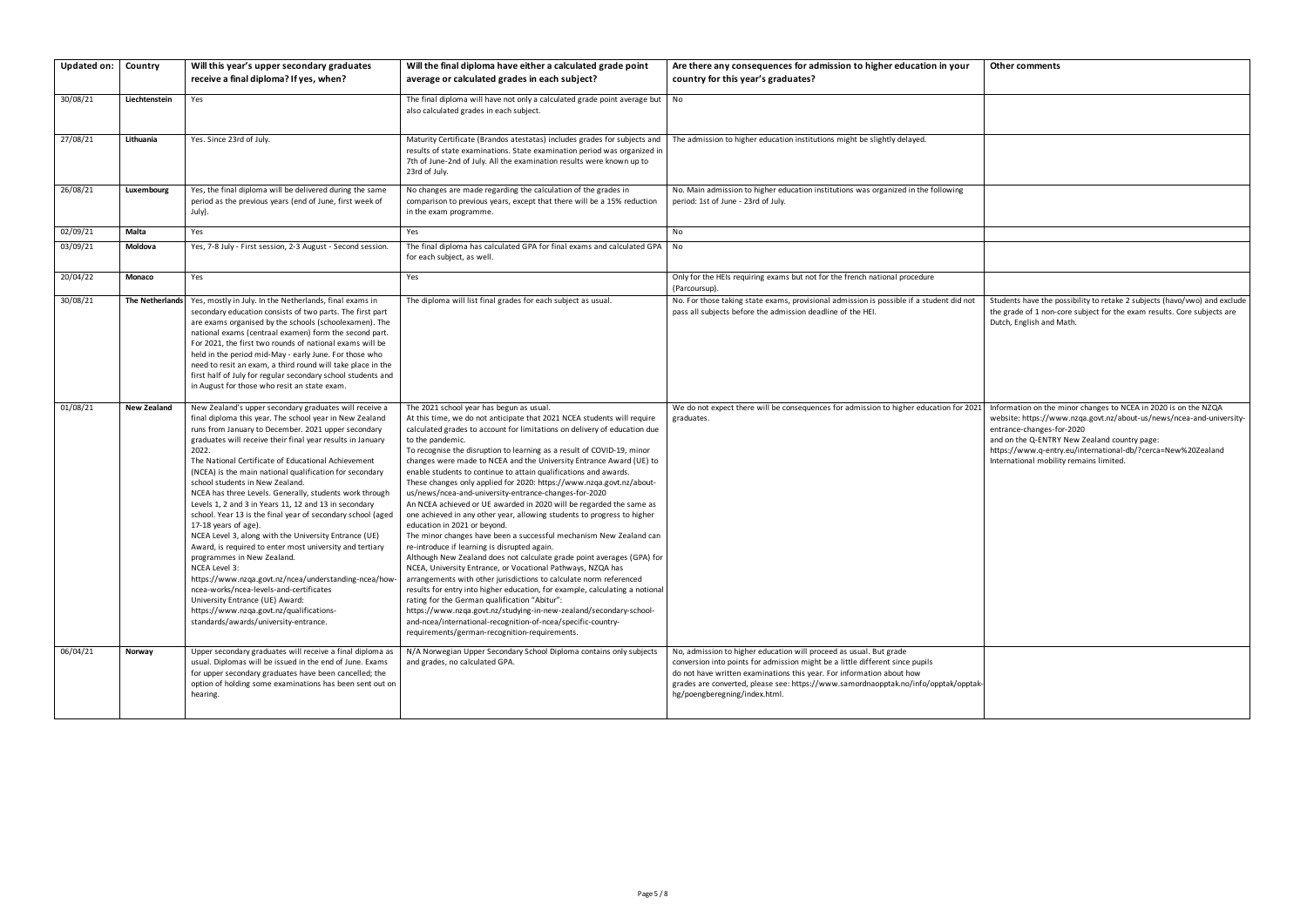There are some changes regarding the maturity examination in 2021. In 2021 the maturity (matriculation) examination will consist only of written part. The graduates have to pass written exams in:

1) Polish language (basic level), the following subjects:

2) mathematics (basic level),

3) modern foreign language (basic level),

4) in the case of graduates of schools with a minority language

During school year 2020-2021, schools provided mixed teaching, in classrooms and online. Final exam was only in oral form, as in the previous year.

additionally sit to a written exam in the minority language (basic level). In 2021 oral exams in Polish language, modern foreign language, minority language are not obligatory.

To pass the maturity exam one has to obtained at least 30% in each of the above mentioned obligatory subjects.

Additionally, graduate can chose to take an exam (at extended level) in up to 6 additional subjects but only the written part.

The oral exams in additional subjects can be taken when a graduate needs the results of oral exams to apply to a HEI abroad or in the case of and international agreement. Those who need to take an oral exam have to submit a document confirming that the oral exam is required.

| <b>Updated on:</b> | Country         | Will this year's upper secondary graduates<br>receive a final diploma? If yes, when?                                                                                                                                                                                                                                      | Will the final diploma have either a calculated grade point<br>average or calculated grades in each subject?                                                                                                                                 | Are there any consequences for admission to higher education in your<br>country for this year's graduates?                                                                       |
|--------------------|-----------------|---------------------------------------------------------------------------------------------------------------------------------------------------------------------------------------------------------------------------------------------------------------------------------------------------------------------------|----------------------------------------------------------------------------------------------------------------------------------------------------------------------------------------------------------------------------------------------|----------------------------------------------------------------------------------------------------------------------------------------------------------------------------------|
| 11/03/21           | Poland          | Yes, graduates who take and pass the maturity<br>(matriculation) examination in the main and additional<br>session will receive their maturity certificate on 5 July<br>2021. Graduates who pass the examinations during the<br>retake session in August will receive their maturity<br>certificate on 10 September 2021. | Yes, as usual the results will be expressed in percentages.                                                                                                                                                                                  | No, the admission will be based on the results of the maturity examination.                                                                                                      |
| 17/08/21           | Romania         | Yes, the upper secondary graduates will receive the final<br>diploma (Diploma de bacalaureat) after the national<br>exams, according to the usual procedure.                                                                                                                                                              | The diploma includes the marks for each subject tested and a final<br>average of these marks.                                                                                                                                                | Due to the pandemic situation, there are universities which organize the admission<br>processes online.                                                                          |
| 13/08/21           | San Marino      | Yes, in July 2021.                                                                                                                                                                                                                                                                                                        | Yes. It will have a calculated grade point, as in pre-Covid years.                                                                                                                                                                           | <b>No</b>                                                                                                                                                                        |
| 19/07/21           | Serbia          | Upper secondary graduates (the 12th grade students) will<br>finish grade at the end of May. The Matura exam will take<br>place in the beginning of June and in June the final diploma<br>will be issued.                                                                                                                  | Both. Calculated grades will be written for each subject and a calculated<br>grade point average as well, on the final certificate upon the completion<br>of each grade.                                                                     | There have not been any consequences so far regarding the admission to higher<br>education.                                                                                      |
| 31/08/21           | Slovak Republic | Yes, the final diploma was issued until end of May.                                                                                                                                                                                                                                                                       | The diploma will list final grades for each subject.                                                                                                                                                                                         | Requirements for the admission are unchanged. The mandatory requirement is still<br>secondary school leaving certificate.                                                        |
| 01/08/21           | Slovenia        | Upper secondary graduates will receive a final diploma in<br>Republic of Slovenia on 12.7.2021 (school leaving<br>certificate of completed Matura). Students also receive a<br>final year certificate (completed final year of upper<br>secondary education) on 21.5.2021.                                                | On the final year certificate there is an overall grade of studies, but on<br>the final diploma (school leaving certificate of completed Matura), there<br>is calculated grade in each subject and also a sum of calculated grade<br>points. | Every student, who will complete Matura this year, will be eligible for admission to<br>higher education studies in the Republic of Slovenia.                                    |
| 17/03/21           | Sweden          | Yes, the majority will receive their diplomas in June as<br>usual. Of course there might be acceptations.                                                                                                                                                                                                                 | No, Swedish diplomas has never a calculated GPA.                                                                                                                                                                                             | Probably not, but we are of course monitoring the situation.                                                                                                                     |
| 15/03/21           | Switzerland     | Yes, a final diploma will be issued as usual by the end of<br>June.                                                                                                                                                                                                                                                       | Switzerland does not use a GPA system. Grades are awarded in individual<br>subjects.                                                                                                                                                         | No. The maturity certificate gives access to university studies as usual, and admission to<br>higher education institutions will follow the same procedure as in previous years. |
| 19/08/21           | <b>Turkey</b>   | Yes. July 02, 2021.                                                                                                                                                                                                                                                                                                       | The final diploma has the calculated grade point average for whole upper<br>secondary school education, which is 4 years.                                                                                                                    | No                                                                                                                                                                               |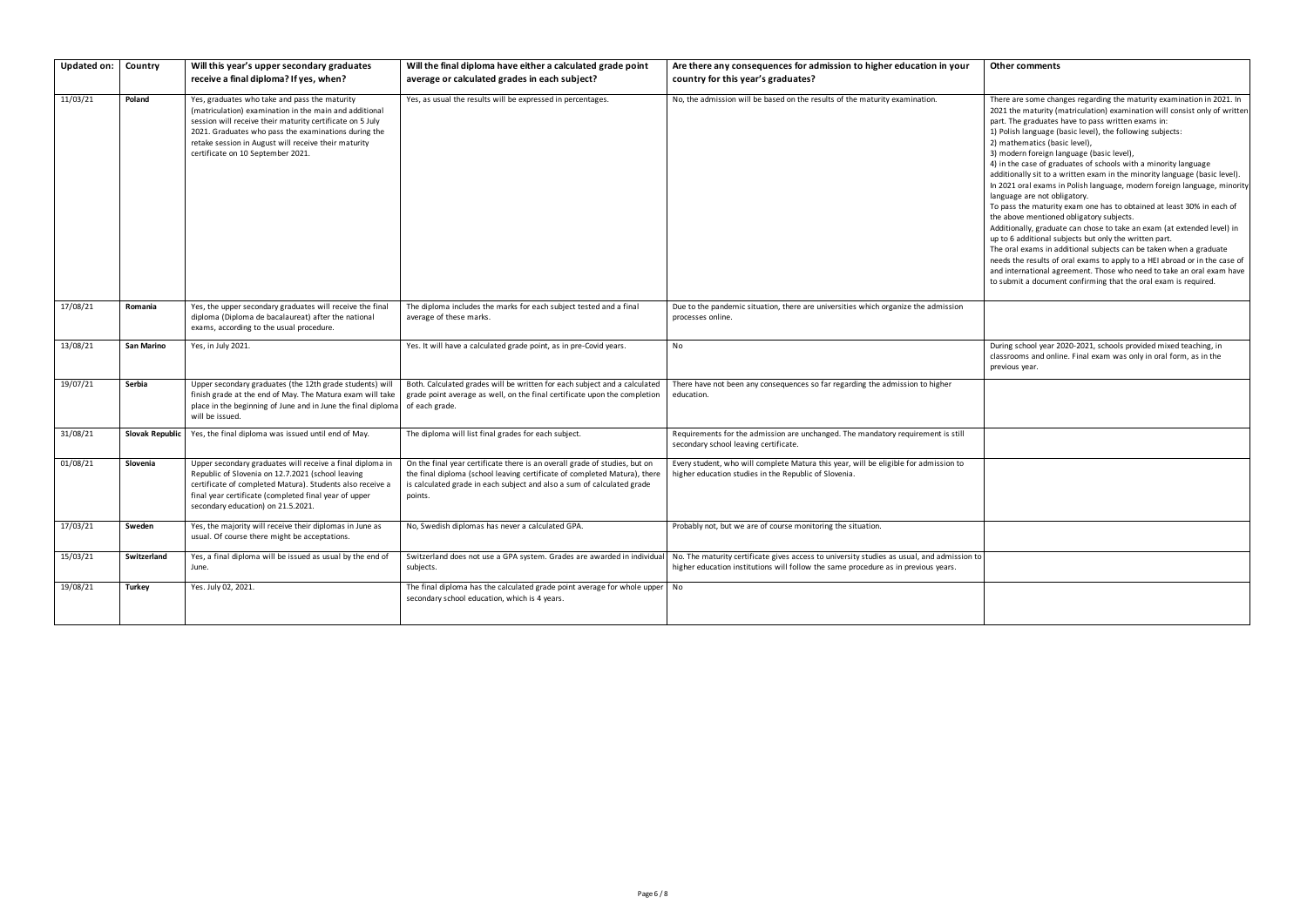| <b>Updated on:</b> | Country               | Will this year's upper secondary graduates                                                                                                                                                                                                                                                                                                                                                                                                                                                                                                                                                                                                                                                                                                                                                                                                                                                                                                                                                                                                                                                                                                                                                                                                                                                                                                                                                                                                                                                                                                                                                                                                                                                                                                                                                                                                                                                                                                                                                                                                                                                                                                                                                                                                               | Will the final diploma have either a calculated grade point                                                                                                                                                                                                                                                                                                                                           | Are there any consequences for admission to higher education in your                                                                                                                                                                                                                                                                                                                                                                                                                                                                                                                                                                                                                                                                                                                                                                                                                                                                                                                                                                                                                                                                                                                                                                                                                                                                                                                                                                                                                                                                                                                                                                                                                                                                                                                                                                                                                                                                                                                                                                                                                                                                                                                                                                                                                                                                                                                                                                                                                                                                                                                                                                                                                                                                                                                                                                                                                                                                                                                                                                                                                                                                                                                                                                                                                                                                                                                                                                                                                                                                                                                                                                                                                                                                                                                                                                                                                                                                                                                                                                                                                                                                                                                                                                                                                                                                                                                         |
|--------------------|-----------------------|----------------------------------------------------------------------------------------------------------------------------------------------------------------------------------------------------------------------------------------------------------------------------------------------------------------------------------------------------------------------------------------------------------------------------------------------------------------------------------------------------------------------------------------------------------------------------------------------------------------------------------------------------------------------------------------------------------------------------------------------------------------------------------------------------------------------------------------------------------------------------------------------------------------------------------------------------------------------------------------------------------------------------------------------------------------------------------------------------------------------------------------------------------------------------------------------------------------------------------------------------------------------------------------------------------------------------------------------------------------------------------------------------------------------------------------------------------------------------------------------------------------------------------------------------------------------------------------------------------------------------------------------------------------------------------------------------------------------------------------------------------------------------------------------------------------------------------------------------------------------------------------------------------------------------------------------------------------------------------------------------------------------------------------------------------------------------------------------------------------------------------------------------------------------------------------------------------------------------------------------------------|-------------------------------------------------------------------------------------------------------------------------------------------------------------------------------------------------------------------------------------------------------------------------------------------------------------------------------------------------------------------------------------------------------|----------------------------------------------------------------------------------------------------------------------------------------------------------------------------------------------------------------------------------------------------------------------------------------------------------------------------------------------------------------------------------------------------------------------------------------------------------------------------------------------------------------------------------------------------------------------------------------------------------------------------------------------------------------------------------------------------------------------------------------------------------------------------------------------------------------------------------------------------------------------------------------------------------------------------------------------------------------------------------------------------------------------------------------------------------------------------------------------------------------------------------------------------------------------------------------------------------------------------------------------------------------------------------------------------------------------------------------------------------------------------------------------------------------------------------------------------------------------------------------------------------------------------------------------------------------------------------------------------------------------------------------------------------------------------------------------------------------------------------------------------------------------------------------------------------------------------------------------------------------------------------------------------------------------------------------------------------------------------------------------------------------------------------------------------------------------------------------------------------------------------------------------------------------------------------------------------------------------------------------------------------------------------------------------------------------------------------------------------------------------------------------------------------------------------------------------------------------------------------------------------------------------------------------------------------------------------------------------------------------------------------------------------------------------------------------------------------------------------------------------------------------------------------------------------------------------------------------------------------------------------------------------------------------------------------------------------------------------------------------------------------------------------------------------------------------------------------------------------------------------------------------------------------------------------------------------------------------------------------------------------------------------------------------------------------------------------------------------------------------------------------------------------------------------------------------------------------------------------------------------------------------------------------------------------------------------------------------------------------------------------------------------------------------------------------------------------------------------------------------------------------------------------------------------------------------------------------------------------------------------------------------------------------------------------------------------------------------------------------------------------------------------------------------------------------------------------------------------------------------------------------------------------------------------------------------------------------------------------------------------------------------------------------------------------------------------------------------------------------------------------------------------|
|                    |                       | receive a final diploma? If yes, when?                                                                                                                                                                                                                                                                                                                                                                                                                                                                                                                                                                                                                                                                                                                                                                                                                                                                                                                                                                                                                                                                                                                                                                                                                                                                                                                                                                                                                                                                                                                                                                                                                                                                                                                                                                                                                                                                                                                                                                                                                                                                                                                                                                                                                   | average or calculated grades in each subject?                                                                                                                                                                                                                                                                                                                                                         | country for this year's graduates?                                                                                                                                                                                                                                                                                                                                                                                                                                                                                                                                                                                                                                                                                                                                                                                                                                                                                                                                                                                                                                                                                                                                                                                                                                                                                                                                                                                                                                                                                                                                                                                                                                                                                                                                                                                                                                                                                                                                                                                                                                                                                                                                                                                                                                                                                                                                                                                                                                                                                                                                                                                                                                                                                                                                                                                                                                                                                                                                                                                                                                                                                                                                                                                                                                                                                                                                                                                                                                                                                                                                                                                                                                                                                                                                                                                                                                                                                                                                                                                                                                                                                                                                                                                                                                                                                                                                                           |
| 31/08/21           | Ukraine               | The graduates of the 2020/2021 academic year were<br>awarded Certificates of Complete General Secondary<br>Education.<br>The Certificate of Complete General Secondary Education<br>is usually issued after completion of the 11-year program<br>and final exams of the State Final Attestation (the SFA) in<br>several subjects (usually up to 4).<br>In the context of the pandemic, significant changes have<br>been made to the system of attestation of school<br>graduates, in particular to the SFA, in connection with the<br>implementation of measures to prevent the spread of<br>coronavirus disease (COVID-19). Students who completed<br>general secondary education in the 2019/2020 and<br>2020/2021 academic years were exempted from passing<br>the State Final Attestation, which was mandatory in<br>previous years to obtain the Certificate of Complete<br>General Secondary Education. So in this case the word<br>"exempted" is indicated in the SFA line in the supplement<br>to the Certificate of Complete General Secondary<br>Education.<br>But also, at their own choice, the school graduates had the<br>opportunity to pass the SFA exams in the form of the<br>External Independent Evaluation (the EIE). In this case, the<br>results of the EIE are added to the Certificate of Complete<br>General Secondary Education supplement in the SFA line<br>by the choice of a graduate.<br>The graduates of general secondary education institutions<br>have the right to enter higher education institutions even<br>without the SFA results in their Certificate of Complete<br>General Secondary Education supplement, provided they<br>have the EIE results. In Ukraine the External Independent<br>Evaluation (the EIE) is a learning outcomes assessment<br>system, and component of the admission procedure to<br>higher education programs as an instrument of<br>competitive selection to higher education programs.<br>In 2019/2020 and 2020/2021, the External Independant<br>Evaluation tests were voluntary for the school graduates.<br>However, the EIE has been the main part of the<br>competitive selection procedure and admission to higher<br>education programs (except as provided by legislation). | The Certificate of Complete General Secondary Education and its<br>supplement usually have the final grades in each subject.                                                                                                                                                                                                                                                                          | Certificate of Complete General Secondary Education (since 2019), and Attestat of<br>Complete General Secondary Education (before 2019) - is an educational document that<br>confirms the successful completion of general secondary school in Ukraine, provides<br>general access to higher education and is a prerequisite for admission to higher<br>education to junior bachelor's degree, bachelor's degree (master's degree (long cycle) in<br>medicine, pharmacy or veterinary) programs on the basis of complete general secondary<br>education. The graduates of general secondary education institutions in 2019/2020 and<br>2020/2021 have the right to enter higher education institutions even without the State<br>Final Attestation results in their Certificate of Complete General Secondary Education<br>supplement, provided they have the EIE results. In 2019/2020 and 2020/2021, the<br>External Independant Evaluation tests were voluntary for the school graduates.<br>However, the EIE has been the main part of the competitive selection procedure and<br>admission to higher education programs (except as provided by legislation). The<br>External Independent Evaluation (the EIE) is a learning outcomes assessment system,<br>and component of the admission procedure to higher education programs as an<br>instrument of competitive selection to higher education programs. The EIE ensures to<br>general secondary school graduates the right for equal and fair admission to higher<br>education programs as the EIE results are used to determine the competitive selection<br>scores for different programs. Graduates choose subjects (3-5) for the EIE tests<br>according to the list of chosen areas of study in higher education institutions. The results<br>of the EIE in Ukraine are organized as rating scale: 100-200 points. The required subject<br>groups and the EIT points for admission are specified by higher education institutions.<br>Higher education institutions can also set additional conditions for admission (art and<br>vocal exams, tests, interviews etc.). After the EIE tests, a Certificate of External<br>Independent Evaluation and a separate Information Card with the results of the EIE. The<br>EIE certificates can be used to apply to higher education institutions for 2-3 years which<br>is determined annually by the legal act governing the conditions of admission to higher<br>education. For example, in 2019 the Certificates of External Independent Evaluation of<br>$2017-2019$ were accepted, in $2020$ – certificates of 2017-2020. In 2021, the certificates<br>of 2018-2021 were valid. Applicants can apply any combination of the EIE certificates of<br>valid years.<br>In general, the EIE certificates are a prerequisite for applying to higher education based<br>on the fact that the EIE results are a component of the higher education admission<br>selective procedure. But for some special categories of entrants, specified by the<br>relevant legislation, the admission to higher education is possible even without the EIE<br>certificates. In some exceptional cases, it is possible for higher education institutions to<br>conduct entrance examinations (or tests/interview, etc.) for certain categories of<br>persons. Thus, the External Independent Evaluation system has become both the main<br>(but not the only) component of the admission procedure and fair selection to higher<br>education programs (since 2006), and (since 2015) the main (but not the only) tool for<br>conducting the State Final Attestation for graduates of complete general secondary<br>school. To sum up, in Ukraine, the Certificate of Complete General Secondary Education,<br>as well as the Certificate of External Independent Evaluation are the main components<br>of access and admission to higher education programs, while the Certificate of<br>Complete General Secondary Education certifies the qualification of complete secondary<br>education and gives general access to higher education programs, and the Certificate of<br>External Independent Evaluation provides for the admission selective procedure to<br>higher education programs and is used to specify the competitive scores for enrollment<br>to a particular higher education program. |
| 23/08/21           | <b>United Kingdom</b> | Yes, they will receive certificates as usual. AS and A level<br>results were issued to students on 10th August in England,<br>Wales and Northern Ireland. In Scotland, Higher and<br>Advanced Higher results were also issued on 10th August.                                                                                                                                                                                                                                                                                                                                                                                                                                                                                                                                                                                                                                                                                                                                                                                                                                                                                                                                                                                                                                                                                                                                                                                                                                                                                                                                                                                                                                                                                                                                                                                                                                                                                                                                                                                                                                                                                                                                                                                                            | Students are awarded a grade for each subject; no overall grade point<br>average is recorded. This year examinations were cancelled, so results<br>were based on grades submitted to exam boards by teachers. These<br>grades drew upon a range of evidence, such as non-exam assessment,<br>work completed in class, class tests and mock exams, and were subject<br>to quality assurance processes. | The overall process for admission to higher education has not been affected. There have<br>been some changes to dates; the application deadline was pushed back by two weeks<br>and results were made available earlier than usual.                                                                                                                                                                                                                                                                                                                                                                                                                                                                                                                                                                                                                                                                                                                                                                                                                                                                                                                                                                                                                                                                                                                                                                                                                                                                                                                                                                                                                                                                                                                                                                                                                                                                                                                                                                                                                                                                                                                                                                                                                                                                                                                                                                                                                                                                                                                                                                                                                                                                                                                                                                                                                                                                                                                                                                                                                                                                                                                                                                                                                                                                                                                                                                                                                                                                                                                                                                                                                                                                                                                                                                                                                                                                                                                                                                                                                                                                                                                                                                                                                                                                                                                                                          |